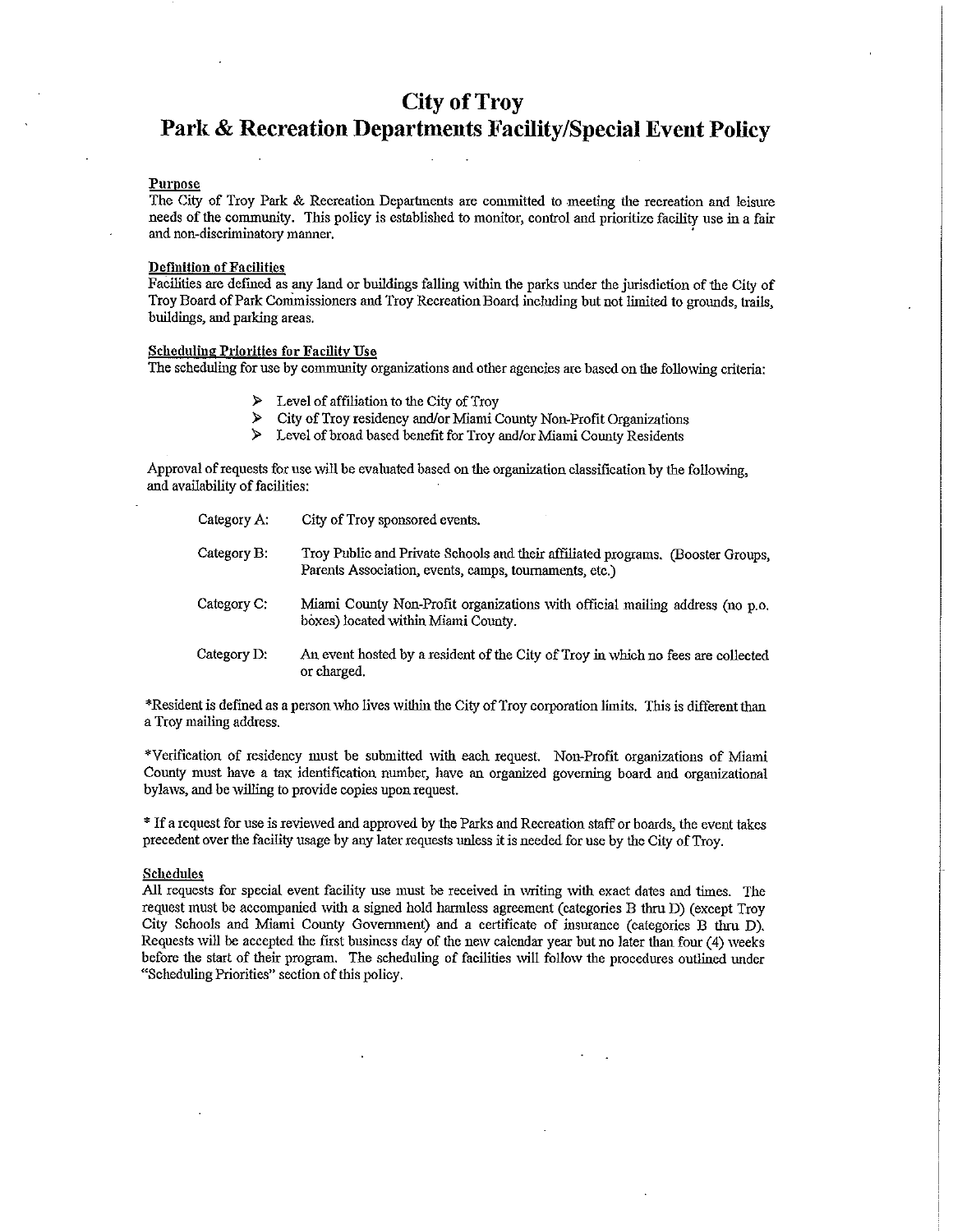#### **User Fees**

Kings Chapel user fee is \$75.00 per day.

\*Minimum Refundable deposit of \$100 is due at the time the application is submitted.

\*Litter Control: All litter from the event shall be bagged or containerized and placed in or next to existing refuse containers.

\*Park Shelters are reservable without paying a refundable deposit. All shelters are reserved free of charge through the City of Troy Recreation Department.

\*Restricted activities unless otherwise approved by the Board of Park Commissioners and Troy Recreation Board. (May not be applicable to City of Troy sponsored events)

- Alcoholic beverages are not permitted within City or Park facilities.
- Inflatable play structures are not permitted.
- Exotic or specialized animals or reptiles whether they are for display, hands on or for riding Purposes are not permitted.
- Commercial tents are permitted User shall be responsible for damage to underground utilities – A tent permit must be obtained from the Fire Department and proof of permit must be provided. Removal of tents required immediately following event and may not be left overnight.
- Musical bands, electrical instruments, or amplified sound systems are not permitted which interfere with other facility patrons.

#### **Denied Request**

Requests for City of Troy Park will be refused when any of the following criteria, as determined by staff:

- $\mathbf{1}$ Risk and Liability - Activities deemed by Miami Valley Risk Management and/or the City Law Director that involve high risk to participants or high liability to the City of Troy.
- $\overline{2}$ . Delinquent User or Group - An individual, group or organization that has demonstrated the inability to follow the rules and regulations of the facility; respect staff, patrons or the facility and/or the inability to make restitution for damages from previous facility use.
- $3.$ Right to Exclude – The City of Troy reserves the right to exclude any program/activity that is determined to be detrimental to existing city programs and activities or is not in the best interest of the city and its residents.
- 4. Parks Superintendent or his designee may cancel scheduled event to negate damage to facilities.

#### Rainout and/or makeup dates must be approved by the Recreation Department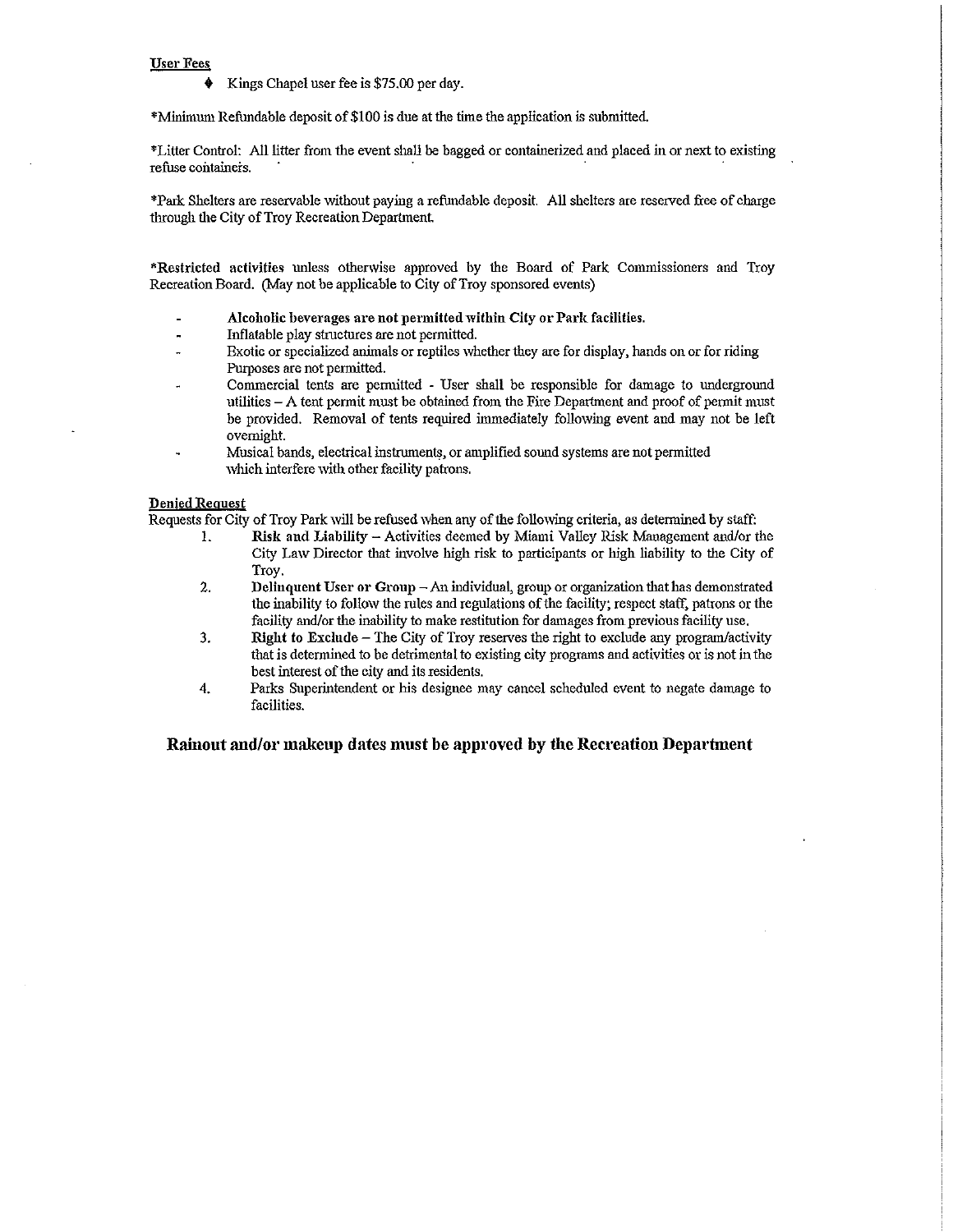| Receipt $#$ |  |
|-------------|--|
|             |  |

|         | <b>Recreation Department Facility Request / Agreement-</b>                                                                                                                                                                     | City of Troy | $\sim$ $\sim$ $\sim$ $\sim$ $\sim$ $\sim$ |
|---------|--------------------------------------------------------------------------------------------------------------------------------------------------------------------------------------------------------------------------------|--------------|-------------------------------------------|
|         |                                                                                                                                                                                                                                |              |                                           |
|         |                                                                                                                                                                                                                                |              |                                           |
|         | EVENT REPRESENTATIVE:                                                                                                                                                                                                          |              |                                           |
|         | ADDRESS: North Contract of the Contract of the Contract of the Contract of the Contract of the Contract of the Contract of the Contract of the Contract of the Contract of the Contract of the Contract of the Contract of the |              |                                           |
|         | $CITY$ $STATE$ $ZIP$                                                                                                                                                                                                           |              |                                           |
|         | PHONE (H) $(W)$ (C)                                                                                                                                                                                                            |              |                                           |
|         | $\pmb{\quad \text{EMAIL}, \quad \quad \quad }$                                                                                                                                                                                 |              |                                           |
|         |                                                                                                                                                                                                                                |              |                                           |
|         | $DATE(S)$ $DAY(S)$                                                                                                                                                                                                             |              |                                           |
| HOUR(S) |                                                                                                                                                                                                                                |              |                                           |
|         |                                                                                                                                                                                                                                |              |                                           |

\*Litter Control: All litter generated from the event shall be bagged or containerized and placed in or next to existing refuse containers.

I (We) assume full responsibility for any damages to City of Troy equipment and/or property that occur as a result of the requested use. Furthermore, I (We) understand that City of Troy, its staff, its boards and members of the Parks Department and Recreation Department, will not be held liable for any injury or damage which may occur to me, my guests, and/or members of the above-named organization and our property during our requested use of the facility. The undersigned hereby agrees to comply with the insurance requirements below.

| SIGNED:                                   | $\text{DATE:}\n \overbrace{\phantom{aaaaa}}$ |                                                            |                          |  |  |
|-------------------------------------------|----------------------------------------------|------------------------------------------------------------|--------------------------|--|--|
| <b>APPROVED</b>                           |                                              | DA<br>Category: A B C D                                    |                          |  |  |
| 100% of fees are due at contract signing. |                                              |                                                            | ------------------------ |  |  |
|                                           |                                              | CASH_________CHECK__________CREDIT CARD_____________OTHER_ |                          |  |  |
|                                           |                                              |                                                            | EXP. DATE                |  |  |
|                                           |                                              | SIGNATURE:                                                 |                          |  |  |
|                                           |                                              |                                                            |                          |  |  |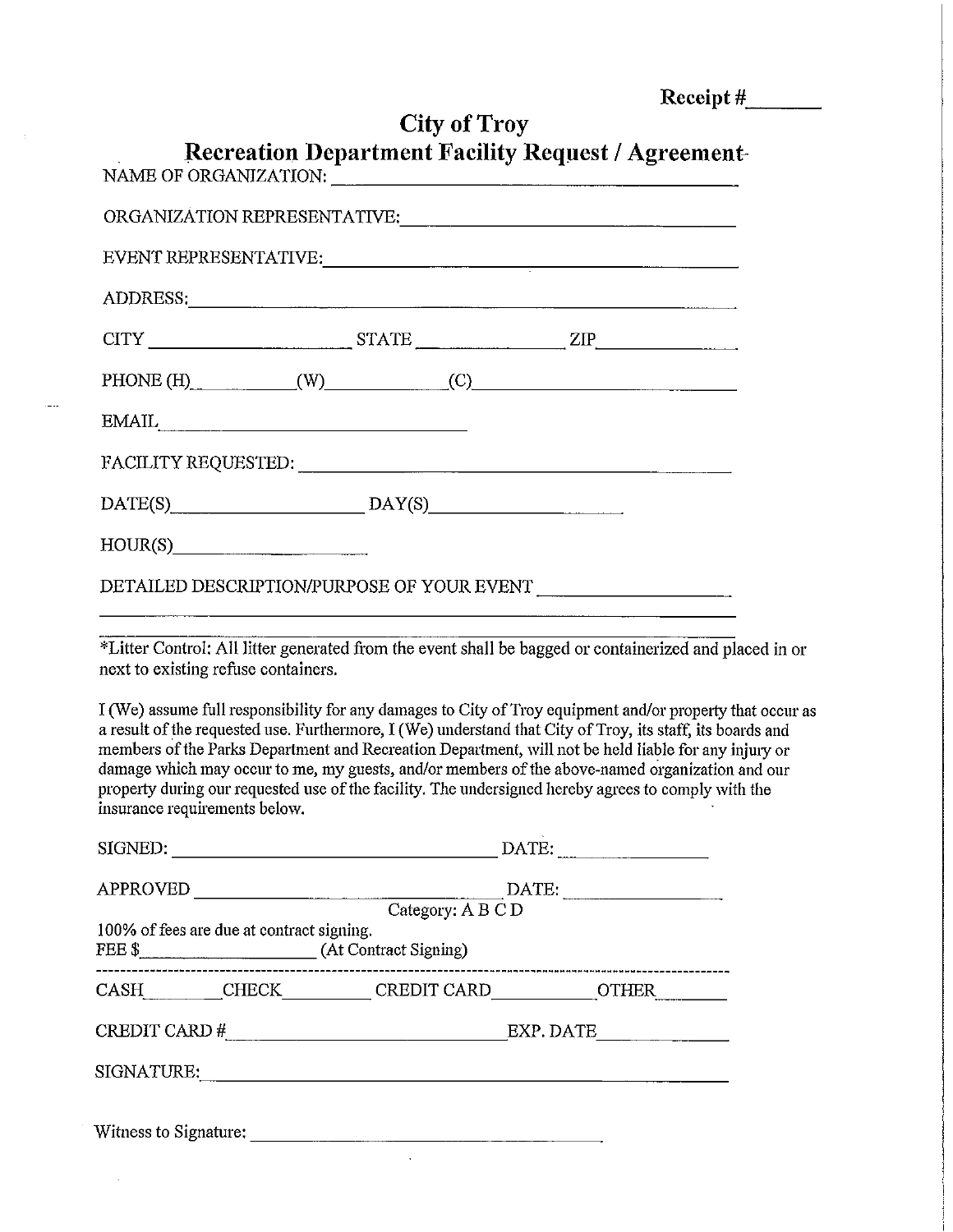## **INSURANCE REQUIREMENTS:**

Organization shall be responsible to maintain, for the duration of the scheduled event, insurance against claims for injuries to persons or damages to property which may arise from or in connection with the Organization's activities hereunder. The Organization shall carry Commercial General Liability insurance, on an occurrence basis, with coverage at least as broad as ISO Form CG 00 01 12 07, including products-completed operations, and personal & advertising injury, with limits no less than \$1,000,000 per occurrence.

Insurance Company Rating: Insurance company must have an AM BEST rating of no less than A:VIII, unless otherwise acceptable to the City.

Additional Insureds: The following shall be Additional Insureds: The City of Troy, Ohio, its elected and appointed officials, all employees and volunteers, all boards, commissions and/or authorities and board members, including employees and volunteers thereof.

Primary Coverage: For any claims related to this Agreement, the Organization's insurance coverage shall be primary insurance as respects the Additional Insureds. Any insurance or self-insurance maintained by the Additional Insureds shall be excess of the Organization's insurance and shall not contribute with it.

Verification of Coverage: Organization shall furnish the City with a Certificate of Insurance evidencing the coverage required herein no later than two weeks prior to the scheduled event. The City reserves the right to require complete, certified copies of all required insurance policies, including endorsements required by these specifications, at any time. Certificates of Insurance must contain the following language:

- "The following are additional insured: The City of Troy, Ohio, its elected and appointed officials, all employees and volunteers, all boards, commissions and/or authorities and board members, including employees and volunteers, thereof. Coverage shall be primary to the additional insured and not contributing with any other insurance or similar protection available to the additional insured whether other available coverage be primary, contributing or excess."
- Location: Requested Site for Use
- Effective Date: Date(s) of Event  $\ddot{\phantom{1}}$

## **Cancellation Notice**

-Organization shall provide, during the life of the contract, or for a longer period as stipulated herein, the coverage as described above, which shall include an endorsement stating the following: "Thirty (30) days advance written notice of cancellation, non-renewal, reduction and/or material change shall be sent to: Hobart Arena, Director of Recreation, 255 Adams St., Troy, Ohio 45373."

## **Coverage Expiration**

-If any of the above coverage expires, is cancelled or non-renewed during the term of this contract, the Organization shall deliver renewal certificates and/or policies to the Hobart Arena at least ten days prior to said date of expiration, cancellation, or non-renewal.

City reserves the right to modify these requirements, including limits, based on the nature of the risk, prior experience, insurer, coverage, or other circumstances.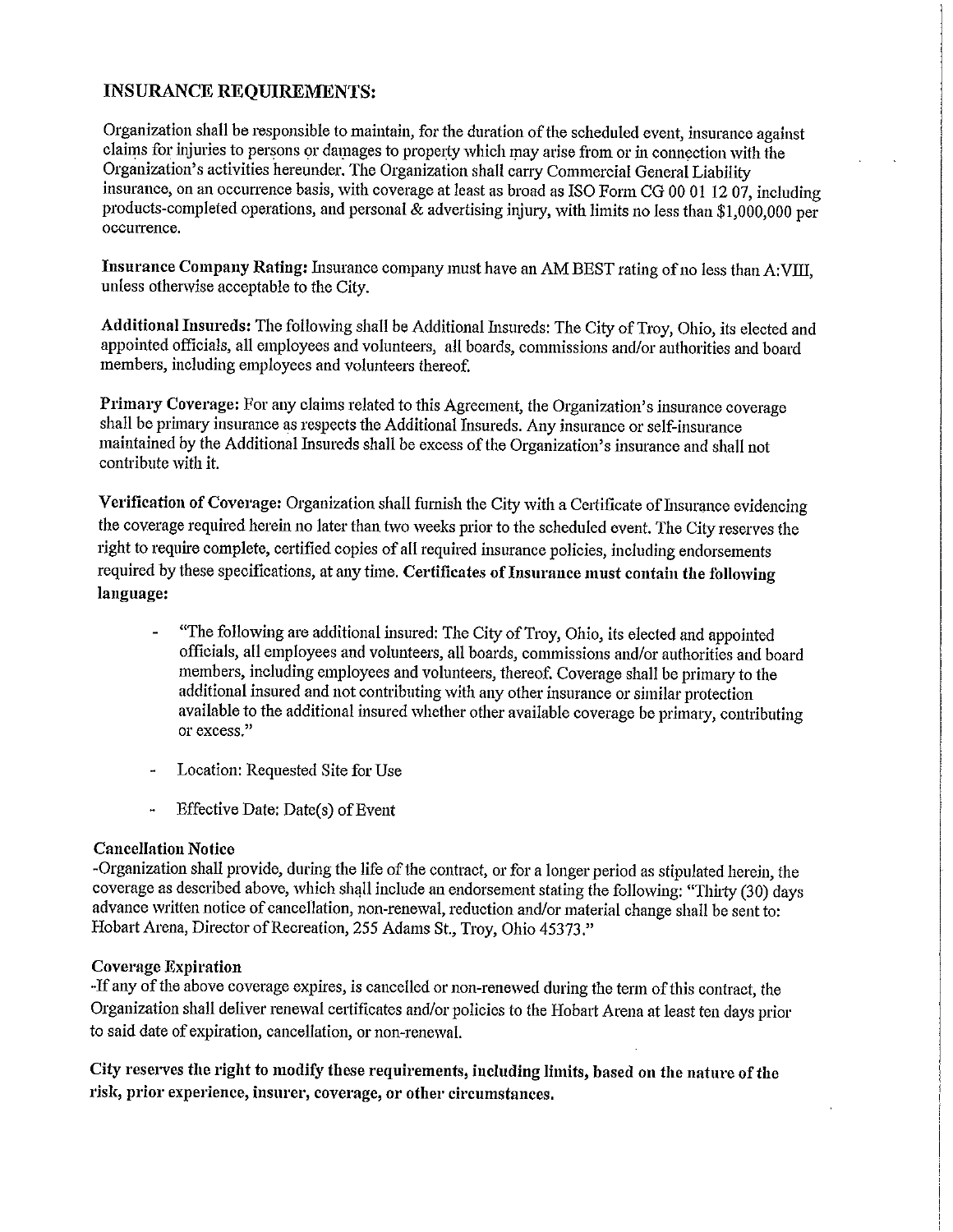# **HOLD HARMLESS AGREEMENT**

The Organization shall hold harmless, defend and indemnify the City of Troy, Ohio, its elected and appointed officials, all employees and volunteers, all boards, commissions and/or authorities and board members, including employees and volunteers thereof against all claims, suits, actions, costs, attorney fees, expenses, damages, judgments, or decrees, of every name and description, by reason of any person or persons or property being damaged or injured by the Organization or any of its employees, agents, subcontractors, volunteers, or invitees arising or growing out of the event, whether by negligence or otherwise.

|                       | Name of Organization:                                          |  |
|-----------------------|----------------------------------------------------------------|--|
|                       | Address of Organization:                                       |  |
|                       |                                                                |  |
|                       |                                                                |  |
|                       |                                                                |  |
| Printed Name:         |                                                                |  |
|                       |                                                                |  |
|                       |                                                                |  |
|                       | Phone: $\qquad \qquad \qquad \text{Fax:} \qquad \qquad \qquad$ |  |
| Witness to Signature: |                                                                |  |